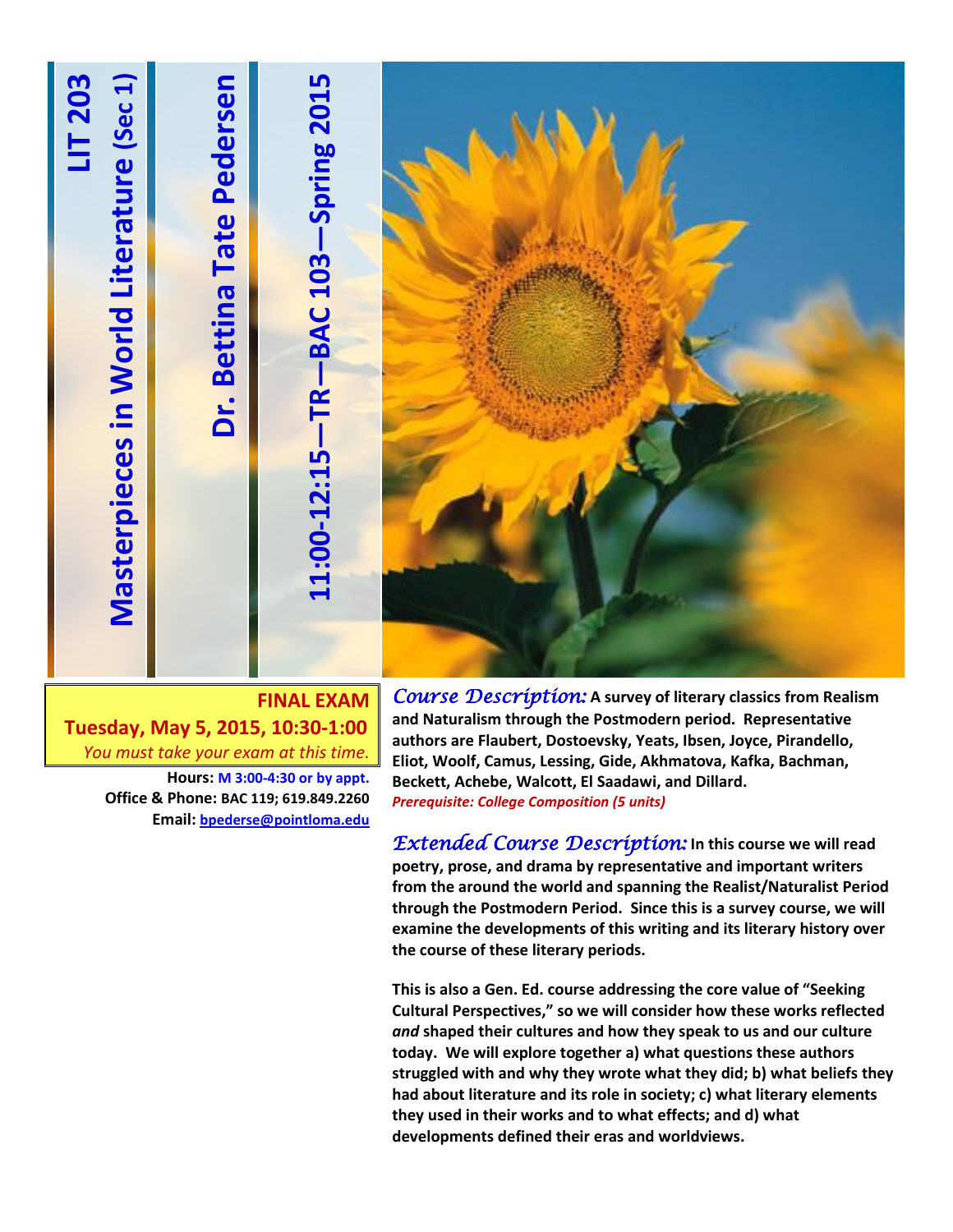### *Student Learning Outcomes*

### *Institutional and GE Learning Outcomes*

Blue text and shading indicate the GE Learning Outcomes (GELOs) addressed in this class.

#### **Context: Learning, Informed by our Faith in Christ**

**ILO #1:** Students will acquire knowledge of human cultures and the physical and natural world while developing skills and habits that foster life-long learning

**GELO 1a**. **Written: Students will be able to effectively express ideas and information to others through written communication.**

**GELO 1b.** Oral: Students will be able to effectively express ideas and information to others through oral communication.

**GELO 1c. Information Literacy: Students will be able to access and cite information as well as evaluate the logic, validity, and relevance of information from a variety of sources.**

**GELO 1d. Critical Thinking: Students will be able to examine, critique, and synthesize information in order to arrive at reasoned conclusions.**

**GELO 1e.** Quantitative Reasoning: Students will be able to solve problems that are quantitative in nature.

#### **Context: Growing, In a Christ-Centered Faith Community**

**ILO #2:** Students will develop a deeper and more informed understanding of self and others as they negotiate complex environments

GELO 2a. Students will develop an understanding of self that fosters personal wellbeing.

**GELO 2b. Students will understand and appreciate diverse forms of artistic expression.** 

GELO 2c. Students will demonstrate an understanding of the complex issues faced by diverse groups in global and/or cross-cultural contexts.

**Context: Serving, In a Context of Christian Faith**

**ILO#3:** Students will serve locally and/or globally in vocational and social settings

GELO 3. Students will demonstrate an understanding of Christian Scripture, Tradition, and Ethics, including engagement in acts of devotion and works of mercy.

#### *Course Learning Outcomes*

Students will be able to

- 1. Closely read and critically analyze texts. **(GELO 1c, 1d, 2b)**
- 2. Recall, identify, and use fundamental concepts of literary study to read texts **(GELO 1c, 1d, 2b)**
	- a. Standard literary terminology
	- b. Modes/genres of literature
	- c. Elements of literary genres
	- d. Literary periods (dates, writers, characteristics, and important developments)
	- e. Extra-literary research
- 3. Connect the literary works with their own lives and with the social, cultural, and historical contexts of the works and their authors. **(GELO 1c, 1d, 2b)**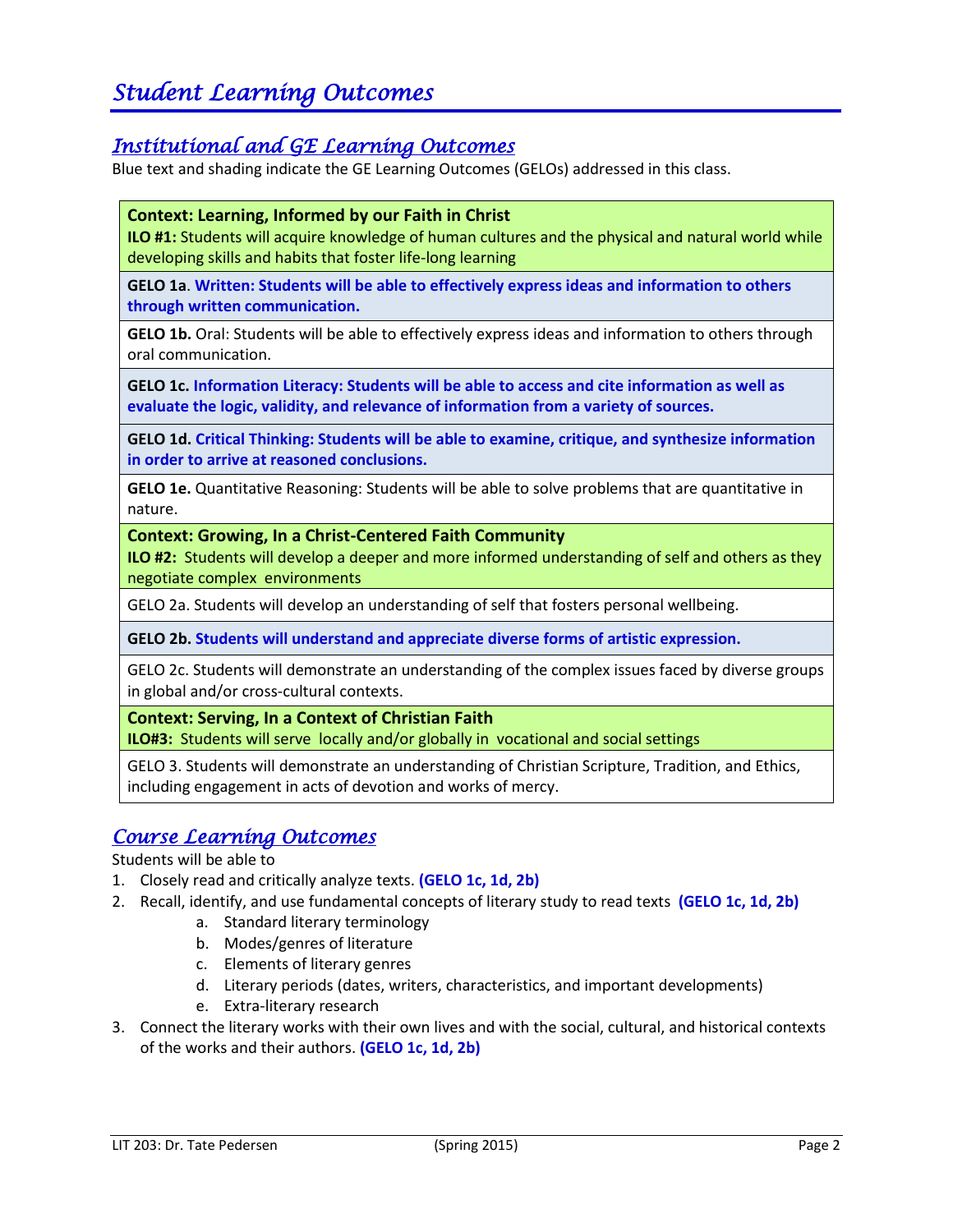## *General Education Course Statement*

This course is one of the components of the General Education Program at Point Loma Nazarene University, in the category *Seeking Cultural Perspectives*. By including this course in a common educational experience for undergraduates, faculty support the "survey of human endeavors from a historical, cultural, linguistic and philosophical perspective, including developing critical appreciation of human expression—both artistic and literary" [\(http://catalog.pointloma.edu/content.php?catoid=10&navoid=989\)](http://catalog.pointloma.edu/content.php?catoid=10&navoid=989).

Art is so important to human beings—to the way we tell the stories of our lives and record our deepest feelings and personal beliefs. Literature is one form of art that helps us reflect on the different stories, cultures, histories, and experience of many people across the world and across time. Through literature we can experience a wider range of human experience than that of our own individual lives, and in so doing we have the opportunity to become deeper and more compassionate human beings.

# *Carnegie Unit*

Credit is awarded based on the Carnegie unit of 750 minutes of seat time + 1500 minutes of out-of-class work = 1 unit of credit. Some specific details about how this class meets the credit hour requirement are included in this syllabus; additional details can be provided upon request.

## *Undergraduate Catalog (***<http://www.pointloma.edu/experience/academics/catalogs>***)*

Please see the University Undergraduate Catalog for all information on programs of studies and degrees.

## *Important University & LJML Department Policies*

Please see the link **(View LJML [Department](http://www.pointloma.edu/sites/default/files/filemanager/Literature_Journalism__Modern_Languages/LJML_Department_Syllabus_Statments_final_1.docx) Policies)** and the printed copy of these policies.

Please see **Academic and General Policies** in the catalog for all information on university academic and general policies: [\(http://catalog.pointloma.edu/content.php?catoid=14&navoid=1089\)](http://catalog.pointloma.edu/content.php?catoid=14&navoid=1089)

- **ATTENDANCE:** Your regular and punctual attendance *and* active, informed participation in our class sessions is essential to your learning and to the vibrancy of our class time together. Please read the **[Class Attendance](http://catalog.pointloma.edu/content.php?catoid=14&navoid=1089#Class_Attendance)** section of your *PLNU Catalog,* carefully (see link above). It indicates that if students miss more than 10% of class meetings (approx. 4 for a MWF course, 3 classes for a TTH course, 2 classes for a quad course), faculty members may file a written report which may result in de-enrollment from the course. If students miss more than 20% of class meetings (approx. 8 for a MWF course, 6 classes for a TTH course, 4 for a quad course), students may be de-enrolled without notice. De-enrollment may have serious consequences on residence, athletic, and scholarship requirements; it may also necessitate a reduction or loss in a student's financial aid. **DROPPING CLASS:** If you do decide to drop the course for any reason, please let me know so that I can officially remove you from my grade roster and class lists—and not worry about what has happened to you. (FYI: The last day to drop a Spring 2015 quad class is February 6, 2015.)
- **FINAL EXAMINATIONS:** Final Examinations are the culminating learning event in a course, and they are scheduled to take into account all the different courses and departments across the university. The exam schedule varies from year to year. The 2014-15 final examination schedule is posted at [Final](http://www.pointloma.edu/sites/default/files/filemanager/Academic_Affairs/Calendars/Final_Exam_Schedule_2014-2015.pdf)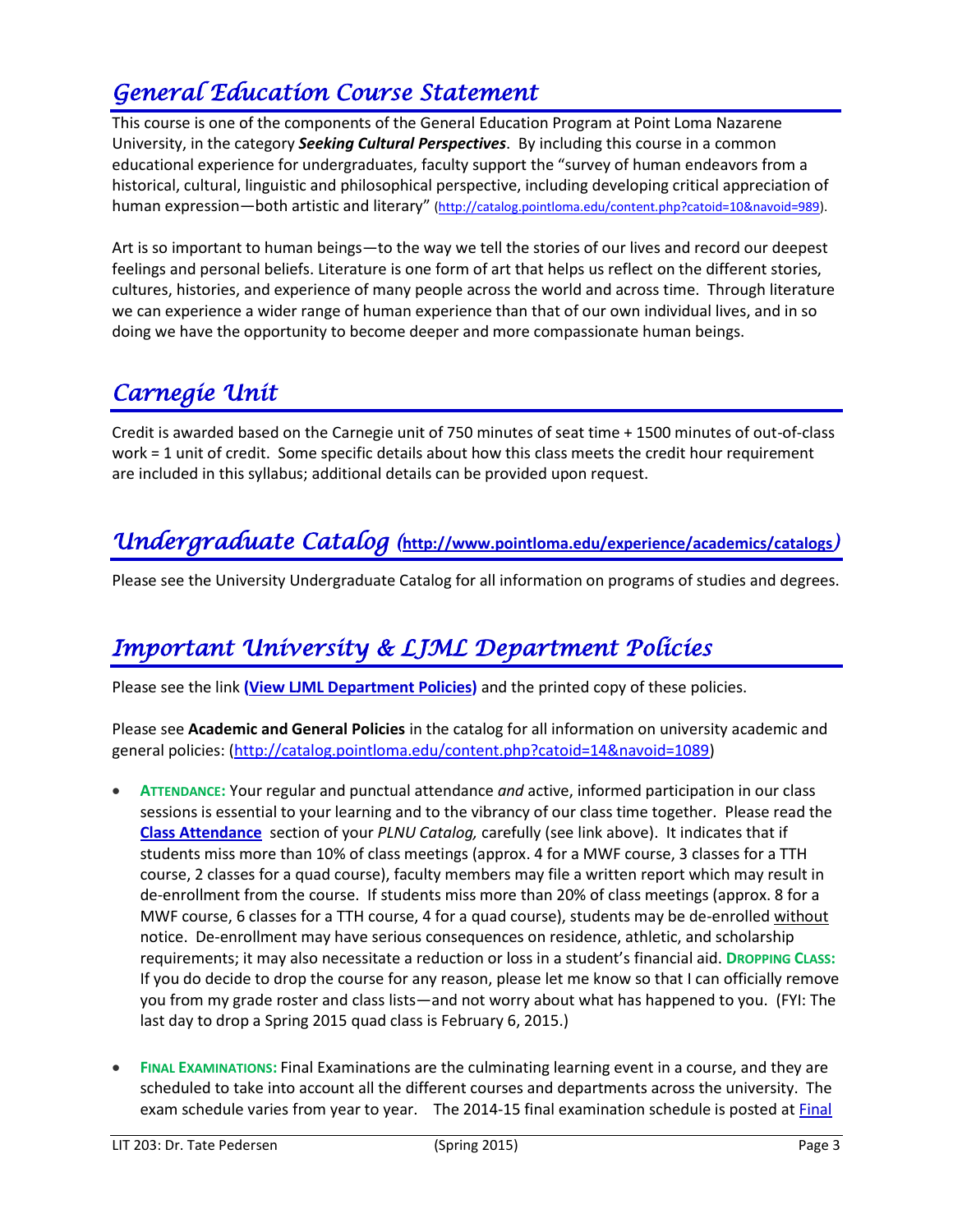Exam Schedule [2014-2015](http://www.pointloma.edu/sites/default/files/filemanager/Academic_Affairs/Calendars/Final_Exam_Schedule_2014-2015.pdf) (pdf). Final Exams in Quad 1 courses are scheduled for the final class session of the quad. *You are expected to arrange your personal affairs to fit the examination schedule.* In the rare case that you may be scheduled for more than three (3) final examinations on the same day, you may work out an alternate time for one of your exams with your professors. This is the only university-sanctioned reason for taking a final exam at a time other than the officially scheduled time for the exam. Please confirm your final examination schedule the first week of classes, and schedule those exam times into your daily planners and calendars now. If you find that your final exam schedule is the one described above, please meet with your professors as soon as possible so that they may help you to make alternative arrangements for taking your exams. Department chairs/school and college deans need not be involved in the process of making this accommodation.

# *Course Evaluation & Grades*

Your grade will be based on the quality of your work in these areas.

| Quizzes (usually unannounced) | 30% |
|-------------------------------|-----|
| • Written Responses           | 10% |
| • Midterm Exam                | 30% |
| Final Exam                    | 30% |

The following scale will be used:

| A  | 93-100% |
|----|---------|
| А- | 90-92%  |
| B+ | 88-89%  |
| в  | 83-87%  |
| в- | 80-82%  |
| C+ | 78-79%  |
| C  | 73-77%  |
| C- | 70-72%  |
| D+ | 68-69%  |
| D  | 63-67%  |
| D- | 60-62%  |
| F  | 0-59%   |

**WRITTEN RESPONSES** will be graded using

- (*Exemplary*: roughly corresponds to an A)
- (*Good*: roughly corresponds to a B)
- **-** (*Acceptable*: roughly corresponds to a C)

# *Course Requirements, Policies & Guidelines*

#### **1.** *Class Participation*:

- a. Your success in understanding and making meaning of the texts we read will be directly related to your careful reading of, reflecting on, and deliberate note-taking on these texts.
- b. The quality of your course experience will be directly related to your completing the assigned reading, your thoughtful reflection on the readings, your engaged participation in the community of readers that our class will become, and the adjustments you make toward correcting your misperceptions and mistakes in key concepts and assignments.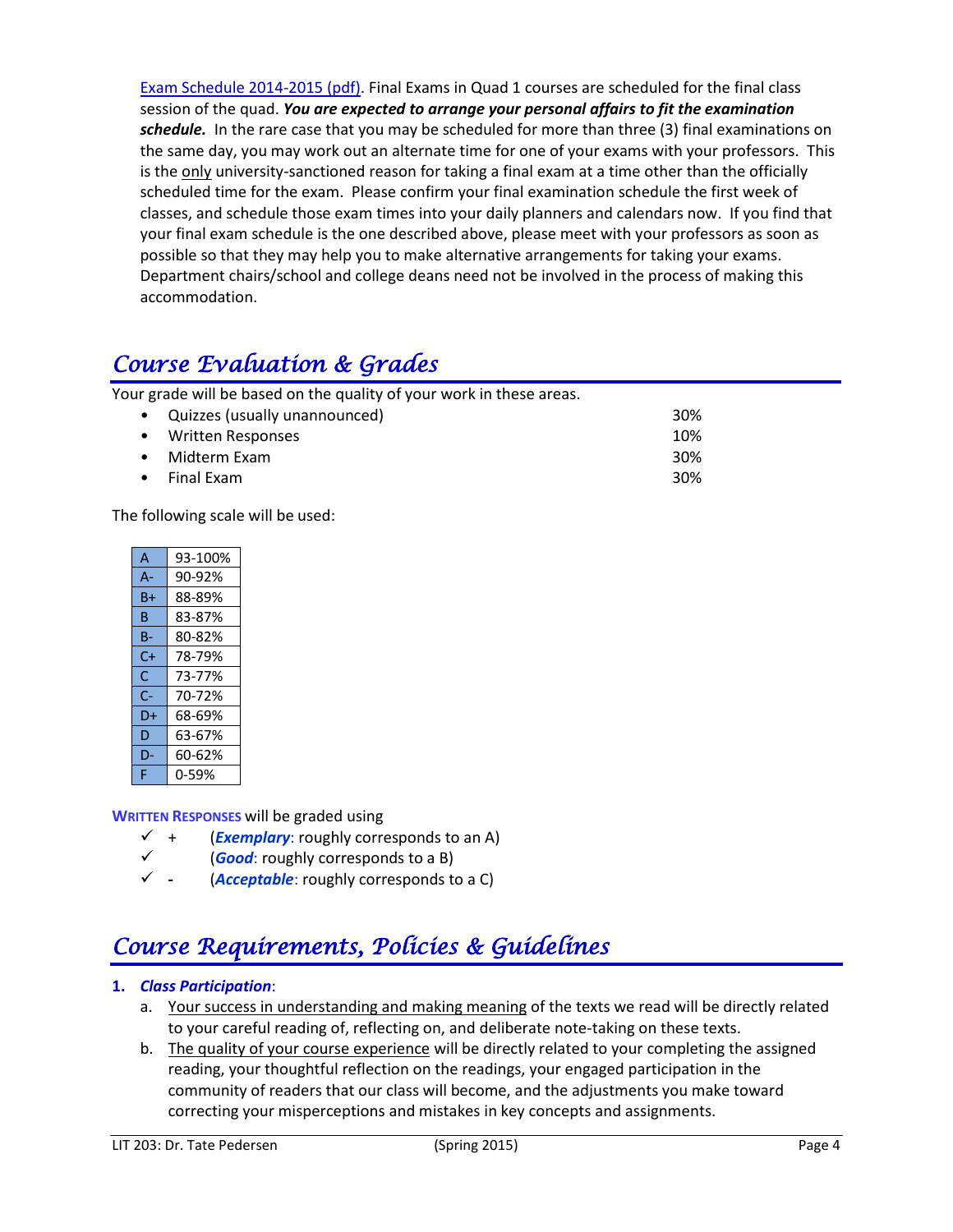- c. The quality of our class sessions depends so importantly upon you and your individual contributions to class discussions and course assignments. Your contribution to class in many forms is invaluable to our community of scholars/readers. Please bring your
	- questions about the texts you have read and/or their implied meanings
	- confusions about things you don't understand in or about the texts or literary terms
	- ideas about new understandings of the texts
	- ideas about how these texts speak to our contemporary lives
	- insights about connections between course readings and the many other important subjects you are studying

 perspectives about what spiritual impacts the texts may have on you or others All of these intellectual curiosities and spiritual reflections will be the lifeblood of our reading and discussing together.

d. Please feel comfortable contributing to the discussion. I am interested in your thoughts about the ways our course readings seem meaningful to you, but also in learning from your comments/questions about what you are/are not understanding. The impact of these readings on your lives, on the quality of our discussions together, and on your lifelong reading is more important than "grades," but, as you know, grades must be earned and assigned. Those of you who truly engage with the material, prepare each session's readings, and come to class ready to ask or contribute something will almost assuredly reap the reward of higher grades on your course work all the way along.

#### **2.** *Class Sessions, Preparation, Assignments, and Technology*:

- a. All course books must be in your possession well before the class sessions dedicated to those books. No exemptions from quizzes or other required/graded work will be granted because you do not have course texts.
- b. If you wish to use your laptop during class, you need to sit in the front row/s. If you are using an electronic reader (Kindle, Nook, etc.), please let me know and have no other "file" open on your reader other than the class text/reading. If you wish to use your smart phones to research information to support our class discussions, please do so, but please do not use your smart phone for any other reasons during our class sessions. Please silence all electronics for the entire class period.
- c. Completion of all assignments is required, and passing the course will be difficult without doing so. Readings and written responses must be prepared in advance of the date scheduled/due and of sufficient length and quality to meet the assignment's requirements and intents. Missed work may be made up only in truly extenuating circumstances and only if you and I have had a conversation about your situation in advance. No make-up work will be given for missed work.
- d. Late assignments will not be accepted either in person, by delivery, or in my mailbox (unless you and I have communicated prior to the deadline about extenuating circumstances).
- e. It is your responsibility to see to it that I receive your work.
- f. Always keep multiple disc copies and hardcopies of your work on hand so that you can provide duplicate copies if you need to.
- g. Handwritten assignments are never acceptable (unless so specified).
- h. You may be requested to attend office hours with the professor if a need arises.
- **3.** *Classroom Decorum*: Please manage your electronic devices appropriately and with consideration for others—see 2b above. Please dress in appropriate academic attire out of consideration for others in our class. I do reserve the right to ask you to leave the classroom if I believe your attire to be offensive and/or an obstacle to a positive learning and teaching environment.
- **4.** *Written Responses*: *All standards of academic writing that you were taught in WRI 110 (or its equivalent transfer course) are required of your writing in this class as well***.** You will write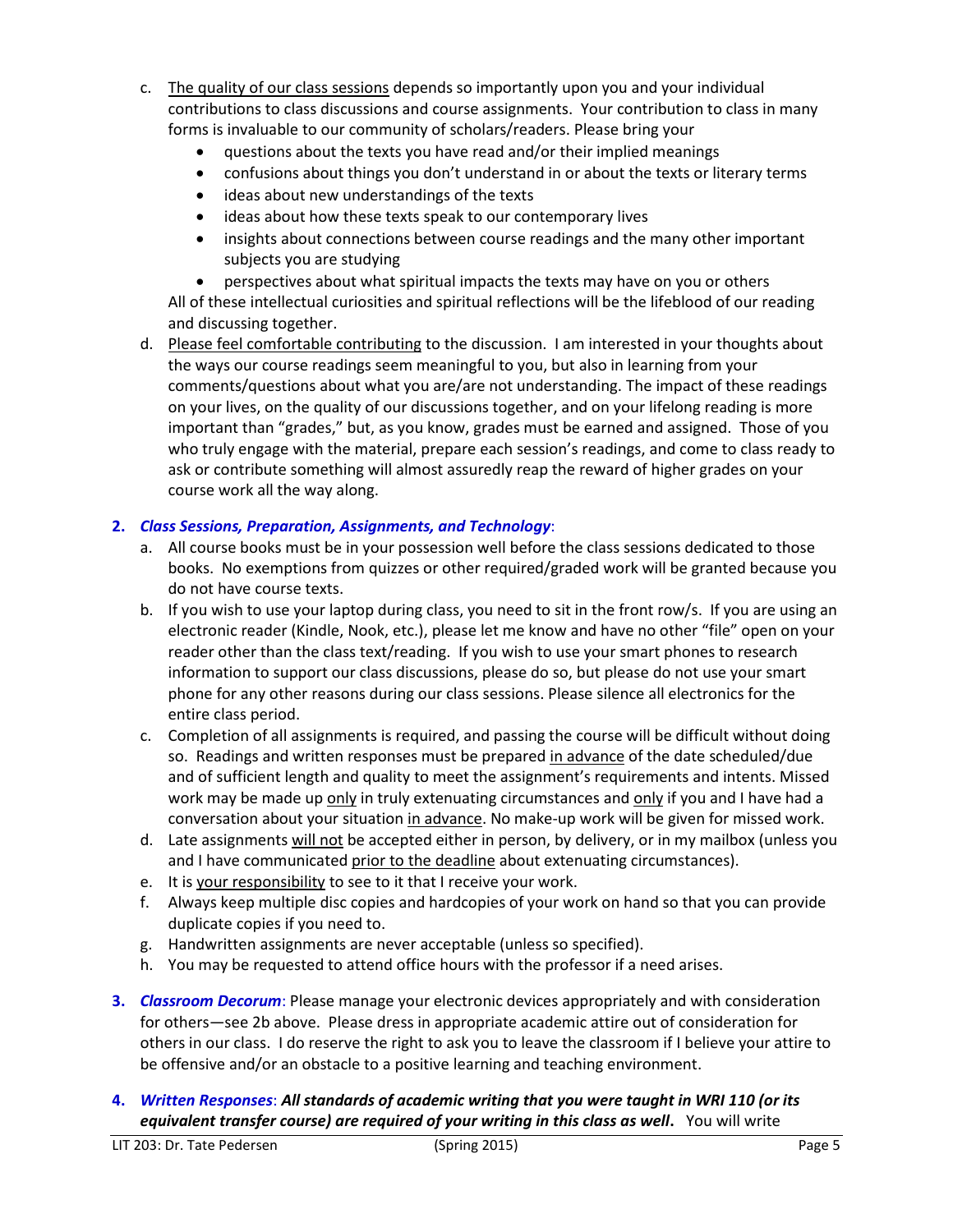occasional responses to the assigned readings or viewings. Please see the "Questions for Literary Study" for guidelines about content to study and explore as you read, and be sure to follow all additional directions given for written responses.

- **5.** *Quizzes*: You will complete periodic quizzes on the assigned readings. Quizzes may not be made up unless you are absent for a university sponsored activity (concert tour, sporting competition, debate tournament, etc.). Please notify me in advance if you will be missing a class session for such a reason.
- **6.** *Gmail, Canvas & Live Text*: You are responsible for checking your *PLNU gmail, Canvas,* and *LiveText*  accounts regularly for electronic messages from me. You are fully accountable for all course material, announcements, communications that are distributed via these sites, and I will send messages only to these sites. Please let me know if you encounter any technical problems with these sites.
- **7.** *Extenuating Situations & Grades*: No "Incomplete" grades will be assigned unless extenuating circumstances (e.g., death in the family, automobile accidents, hospitalization) prevail. If you find yourself in such a situation, please contact me immediately. Also please submit any necessary and valid documents to help clarify and document your situation (e.g., doctor's letter on letterhead, funeral service program, police report, etc.). I am happy to help you in these difficult situations as best I can.
- **8.** *MLA Style***:** Since this is a required course for LJML majors and since MLA style is the norm for our discipline, all written work *must conform* to MLA style. (See also **LJML Department Statement**, *Inclusive Language*.)

## *Required Texts*

Dillard, Annie. *For the Time Being* Dickens, Charles. *A Christmas Carol* Dinesen, Isak. *Anecdotes of Destiny*  Flaubert, Gustave. *Madame Bovary* Lawall, Sarah, ed. *The Norton Anthology of World Literature*. 2<sup>nd</sup> ed. Vol. F

### *Recommended Texts (LJML Majors should own these)*

Gibaldi, Joseph. *MLA Handbook for Writers of Research Papers*. 7<sup>th</sup> ed. [808.02 M691h](http://phineas.pointloma.edu/search~S0?/c808.02+M691h/c808.02+m691h/-3,-1,,E/browse) Harmon & Holman. *A Handbook of Literature*. (See PHINEAS listings below; multiple editions are OK)

| A handbook to literature                                                                                    |                            |                       |  |  |
|-------------------------------------------------------------------------------------------------------------|----------------------------|-----------------------|--|--|
| Holman, C. Hugh (Clarence Hugh), 1914-                                                                      |                            |                       |  |  |
| New York : Macmillan ; Toronto : Maxwell Macmillan ; New York : Maxwell Macmillan International, c1992      |                            |                       |  |  |
| <b>LOCATION</b>                                                                                             | CALL NO.                   | <b>STATUS</b>         |  |  |
| Upper Level                                                                                                 | 803 H747h 1992             | <b>AVAILABLE</b>      |  |  |
| A handbook to literature<br>Harmon, William, 1938-<br>Upper Saddle River, N.J. : Prentice Hall, c1996, 2005 |                            |                       |  |  |
| <b>LOCATION</b>                                                                                             | CALL NO.                   | <b>STATUS</b>         |  |  |
| Upper Level                                                                                                 | 803 H <sub>288h</sub> 2005 | <b>AVAILABLE</b>      |  |  |
| Reference                                                                                                   | 803 H <sub>288h</sub> 2009 | <b>NONCIRCULATING</b> |  |  |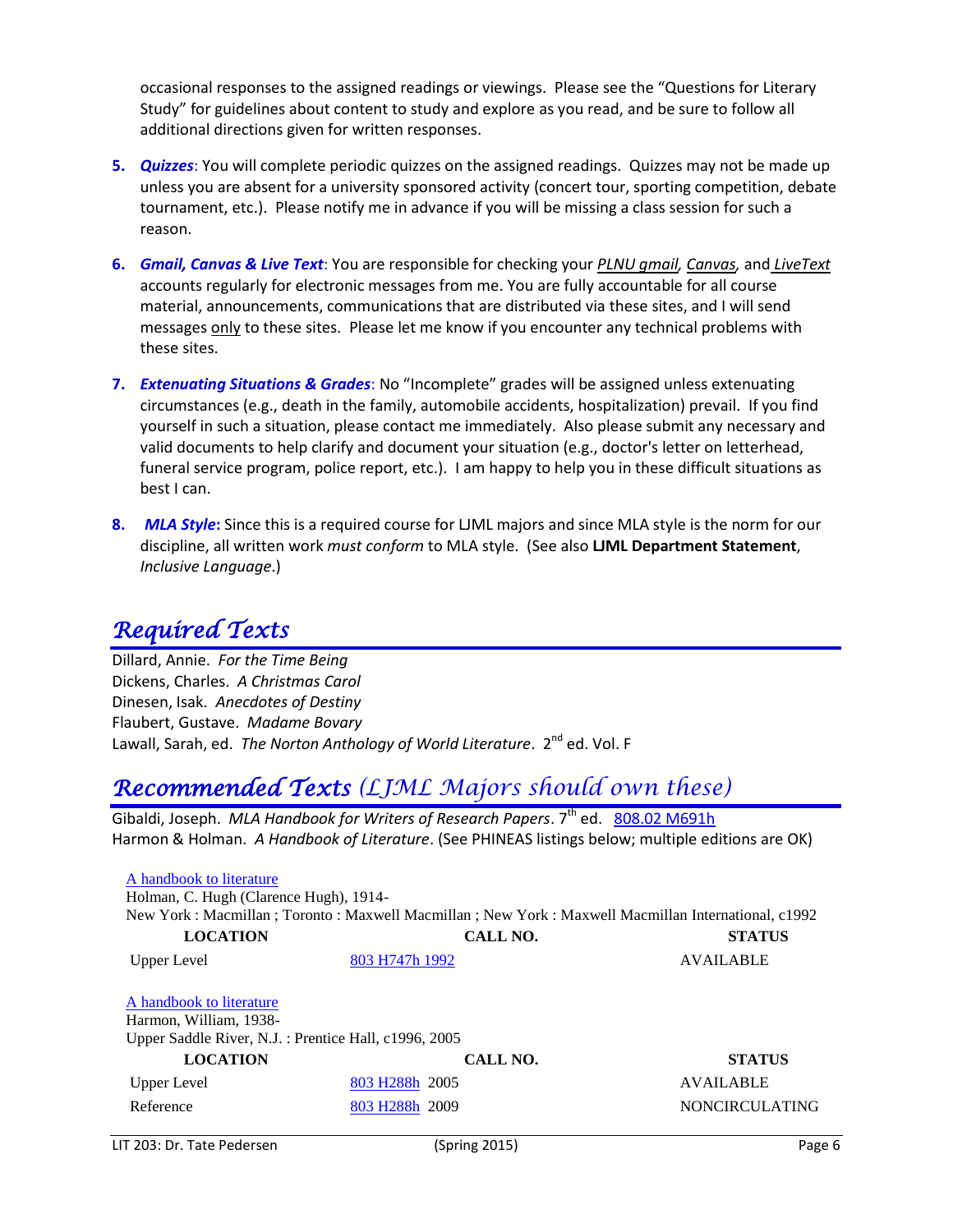# *Frames for Responding to Literature*

*Some words about GE…* The breadth of your liberal arts education (GE) is designed to help you develop your abilities for open-mindedness, engaged curiosity, informed thinking about old and new knowledge or views, and hospitable responses to the realities of others. Reading literature is a powerful way to develop all these abilities and equips you well for all walks of life. The Old Testament is full of human stories, and Jesus too added his parables to the collections of the stories about human beings and about God. All this is to say that GE does not mean dumbed-down or easy. GE is an invitation to go "further up and further in" as C.S. Lewis reminds us; "the inside is larger than the outside" (*The Last Battle* 170), and literature is one of the doorways.

So…to create a meaningful reading experience you will need to do more than simply read the assigned work. In addition, you will need to thoughtfully reflect upon what you have read and the lines of thought your reading spins out in your own mind. You will also need to create a meaningful pattern of marking your texts (print or online) with your own notes and shorthand to help you remember the spots that are important to you and your course work.

Some of your responses to the works that we'll be reading will be your first impressions of the work, your personal reading difficulties, and your emotional attitudes toward the work—both before and after reading it. These are definitely valid and important responses that a careful reader is recognizes, but they should not be seen as the final evaluation or experience for a careful reader's response to a work of art, literary or otherwise.

Your reading and annotating will be enriched by attending to some specific elements of literature. (This focus will also help you improve your performance on the course exams.) These elements are *GENRE, VOICE/PERSPECTIVE, OPPOSITIONS, STRUCTURE, and STYLE*. Our class discussions will "mine" these aspects of literary study, and I will use specific literary terms as we discuss these works together. You may also discover that some of your peers in class are skilled in using literary terms. As they have become skilled, so can you. You can learn from them, but you will want to learn these terms yourself, apply them in your own reading, and remember them for your written responses, essays, and exams. The recommended text *Handbook to Literature* will be a great resource for understanding these terms (see above) when you have questions. There is a copy in the library too. There are also online literary glossaries, but the gold standards are Harmon *A Handbook to Literature* and Abrams *A Glossary of Literary Terms*.

You will find some important questions for literary study outlined on page eight below, and the frames for the questions will also appear on the discussion question handouts you'll see on Canvas and in class. The questions for literary study will work differently for different works, so focus on the differences as you read each text. The differences between the works and the ideas we see in them are important—as are the differences in interpretation (or reading) that will inevitably arise from all of you as different readers. Please welcome and attend to these differences instead of trying to minimize or erase them; they will be a vital component in our class discussions and in our deepening understanding of others through literature.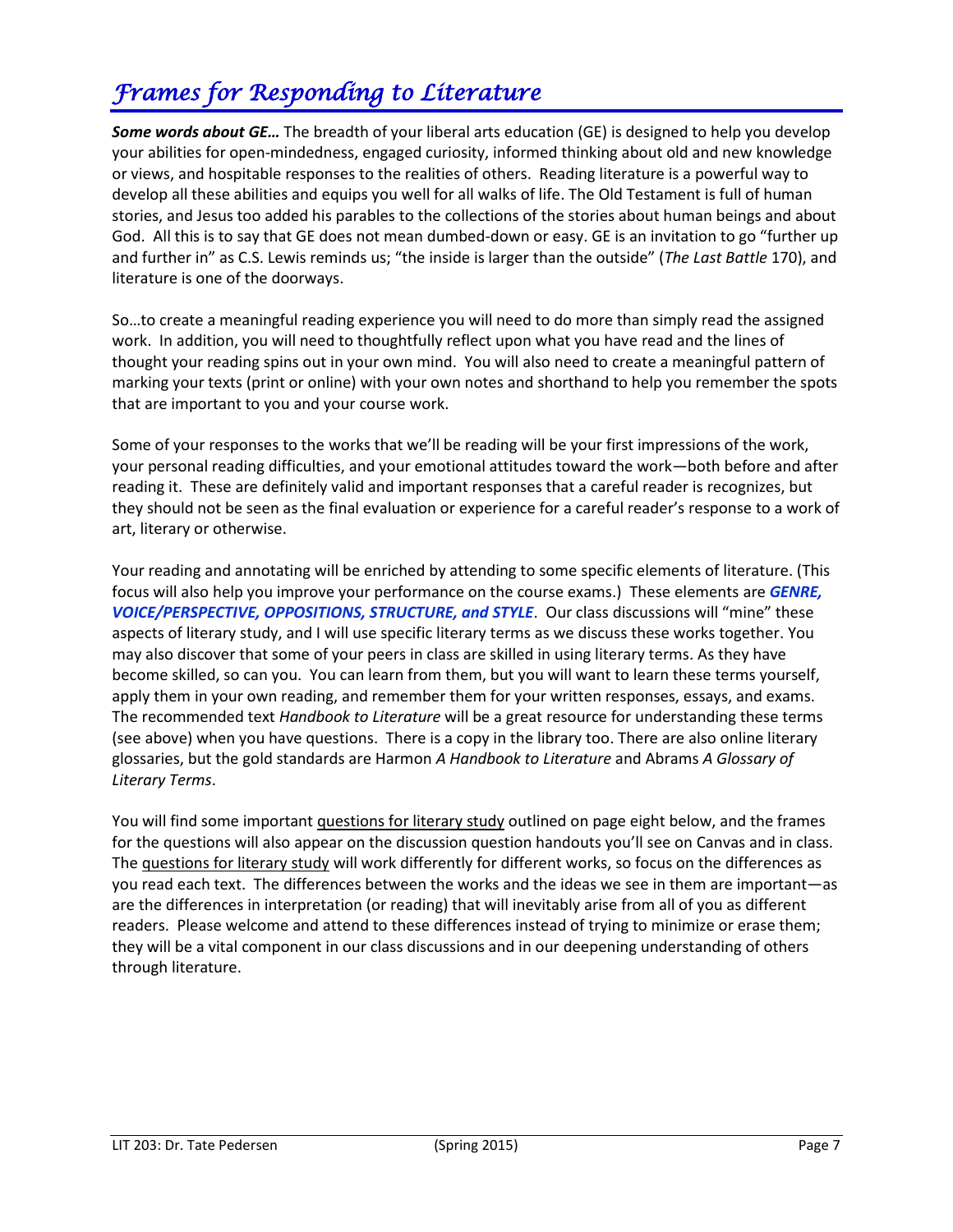#### *QUESTIONS FOR LITERARY STUDY*

- **1.** *GENRE***:** how would you classify the work: 1) prose (fiction or non-fiction), poetry, drama; 2) what kind of fiction, non-fiction, poetry, or drama (e.g., gothic, manifesto, social realism, local color, stream-of-consciousness, didactic, domestic, sentimental, bildüngsroman, künstlerroman, lyric, narrative, ballad, sonnet, meditation, epic, tragedy, comedy, etc.); 3) in what ways does the genre establish, complement, or complicate the themes, effects, and/or intent(s) of the work?
- **2.** *VOICE OR PERSPECTIVE (POV):* who narrates this story, who speaks this poem, or who makes this argument? is s/he a character, critic, speaker, lecturer, and what is her/his relation to the topic(s) addressed? how would you describe the narrator's or speaker's voice: intrusive, consistent, multiple, prominent, reliable, etc.? if fiction, how would you classify the narrative voice: first-person, third-person, limited omniscient, omniscient? what is the tone (author's attitude toward the subject matter) of the piece?
- **3.** *OPPOSITIONS***:** what primary tensions (ideas, arguments, issues, differences, dilemmas) are set forth in the work? how/in what light are these oppositions (their players and values) presented, and to what end(s)? who or what is elevated or stigmatized? what does the work, in its important characters/individuals/figures, aim to do? what observations can you make about any of the following social arrangements or domains: family, childhood, adulthood, class, sexuality, gender, public and private spaces, work, home, rural and urban life, economics and wealth, morality, religion, education, art (aesthetics), science, technology, government, law, historical events, politics, leisure, health, medicine, etc.? what special relation (and how or why) do women or men or children have to (certain ones of) these issues? *Work to keep the historical period/cultural context of the work clearly in mind as you read for oppositions.*
- **4.** *STRUCTURE***:** what are the work's parts, sections, patterns? what beginnings and endings do you see within the work's entire structure? what double or multiple plots are running alongside one another in the novel or story? what shifts in places or times do you see? what significant sections of a character's life or a community's life seem to break the work into sections? what grouping of lines appear in the poem; how long or short are they? what acts or scenes do you find in the play?
- **5.** *STYLE***:** what kind of language (diction, vocabulary, dialect, etc.) does the author use: formal, erudite, colloquial, lyrical, poetic, journalistic, etc.? what poetic devices or literariness do you see in the piece (allusion, literary or high culture references, metaphoric language, imagery, symbolism, insertion of other artistic texts or literary forms, etc.)? how would you describe the author's overall literary artistry and what is its effect on the content and/or message(s) of the piece?

#### **HEADING**

On the top left-hand side of your written responses, please put the following information:

- $\checkmark$  Your Name
- $\checkmark$  Date
- $\checkmark$  LIT 203, Sec 1, Spring 2015
- Dr. Tate Pedersen
- $\checkmark$  Title of Work, Author, Publication
- $\checkmark$  Title of Related Media and Call Number (if applicable)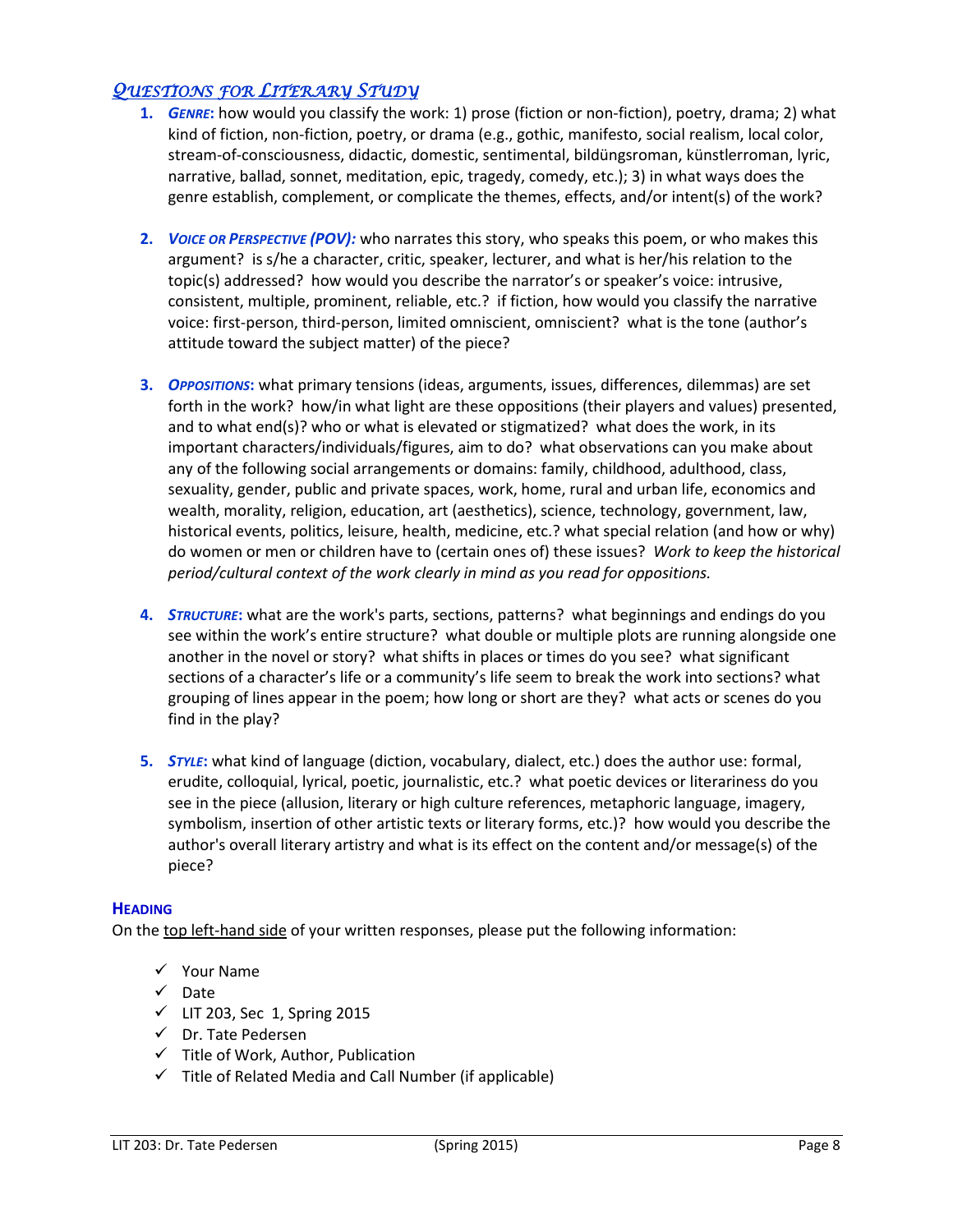# *Schedule of Readings, Discussions & Assignments (Changes TBD)*

| <b>Week One</b>        |                                                                                                                                                                                                |  |  |
|------------------------|------------------------------------------------------------------------------------------------------------------------------------------------------------------------------------------------|--|--|
| 1 Jan 15               | Class Introduction: Expectations, Policies, & Syllabus. Goals and Learning Outcomes.                                                                                                           |  |  |
| <b>Week Two</b>        |                                                                                                                                                                                                |  |  |
| 2 Jan 20               | Charles Dickens A Christmas Carol (1843) (British) (Staves 1 & 2, pp. 39-77 Brdv.)                                                                                                             |  |  |
| 3 Jan 22               | Dickens A Christmas Carol (Staves 3-5, pp. 78-125 Brdv.)                                                                                                                                       |  |  |
| <b>Week Three</b>      |                                                                                                                                                                                                |  |  |
| 4 Jan 27               | Gustave Flaubert Madame Bovary (1856) (French) (Part 1, pp. 3-63)                                                                                                                              |  |  |
| 5 Jan 29               | Flaubert Madame Bovary (Part 2, pp. 65-114)                                                                                                                                                    |  |  |
| <b>Week Four</b>       |                                                                                                                                                                                                |  |  |
| 6 Feb 3                | Flaubert Madame Bovary (Part 2, pp. 114-61)                                                                                                                                                    |  |  |
| 7 Feb 5                | Flaubert Madame Bovary (Part 2, pp. 161-213)                                                                                                                                                   |  |  |
| <b>Week Five</b>       |                                                                                                                                                                                                |  |  |
| 8 Feb 10               | Flaubert Madame Bovary (Part 3, pp. 215-75)                                                                                                                                                    |  |  |
| 9 Feb 12               | Flaubert Madame Bovary (Part 3, pp. 275-327)                                                                                                                                                   |  |  |
| <b>Week Six</b>        |                                                                                                                                                                                                |  |  |
| 10 Feb 17<br>11 Feb 19 | Madame Bovary DVD 0112 (51 min.)                                                                                                                                                               |  |  |
|                        | T. S. Eliot "The Love Song of J. Alfred Prufrock" (1915) (British/American) (NRTN Vol. F<br>pp. 2071-79)                                                                                       |  |  |
| <b>Week Seven</b>      |                                                                                                                                                                                                |  |  |
| 12 Feb 24              | Luigi Pirandello Six Characters in Search of an Author (1921) (Italian) (NRTN Vol. F pp.<br>1721-66)                                                                                           |  |  |
| 13 Feb 26              | Pirandello Six Characters in Search of an Author DVD 0633 (90 min.)/DVD 0111 (60 min.)                                                                                                         |  |  |
| <b>Week Eight</b>      |                                                                                                                                                                                                |  |  |
| 14 Mar 3               | William Butler Yeats "The Second Coming," "When You Are Old," "Sailing to Byzantium,"<br>"Among School Children" (1892, 1899, 1920, 1921, 1927) (Irish) (NRTN Vol. F. pp. 1699-<br>1702, 1705) |  |  |
| <b>15 Mar 5</b>        | <b>MIDTERM EXAM-BRING A #2 PENCIL WITH YOU</b>                                                                                                                                                 |  |  |
|                        | <b>March 7-15</b><br><b>Spring Break</b>                                                                                                                                                       |  |  |
| <b>Week Nine</b>       |                                                                                                                                                                                                |  |  |
| 16 Mar 17              | Virginia Woolf from A Room of One's Own (1929) (British) (NRTN Vol. F pp. 1974-96); VC                                                                                                         |  |  |
|                        | 0200 (53 min.)                                                                                                                                                                                 |  |  |
| 17 Mar 19              | Doris Lessing "The Old Chief Mshlanga" (1951) (British/African) (NRTN Vol. F pp. 2722-                                                                                                         |  |  |
|                        | 34)                                                                                                                                                                                            |  |  |
| <b>Week Ten</b>        |                                                                                                                                                                                                |  |  |
| 18 Mar 24              | Anna Akhmatova Requiem (1935/1963/1987) (Russian) (NRTN Vol. F pp. 2098-2108)                                                                                                                  |  |  |
| 19 Mar 26              | Samuel Beckett Endgame (1957) (French) (NRTN Vol. F pp. 2455-87)                                                                                                                               |  |  |
| <b>Week Eleven</b>     |                                                                                                                                                                                                |  |  |
| 20 Mar 31              | Beckett Endgame VC 3724 (96 min.)                                                                                                                                                              |  |  |
|                        | April 2-6<br><b>Easter Break</b>                                                                                                                                                               |  |  |
| <b>Week Twelve</b>     |                                                                                                                                                                                                |  |  |
| 21 Apr 7               | Isak Dinesen "Babette's Feast" (1958) (Danish) (pp. 21-59)                                                                                                                                     |  |  |
| 22 Apr 9               | Dinesen "Babette's Feast" DVD 0233 (103 min.) & Discussion                                                                                                                                     |  |  |
| <b>Week Thirteen</b>   |                                                                                                                                                                                                |  |  |
|                        |                                                                                                                                                                                                |  |  |

23 Apr 14 Dinesen "Babette's Feast" DVD 0233 (103 min.) concludes

24 Apr 16 Nawal El Saadawi "In Camera" (1987) (Egypt) (*NRTN* Vol. F pp. 2997-3008)